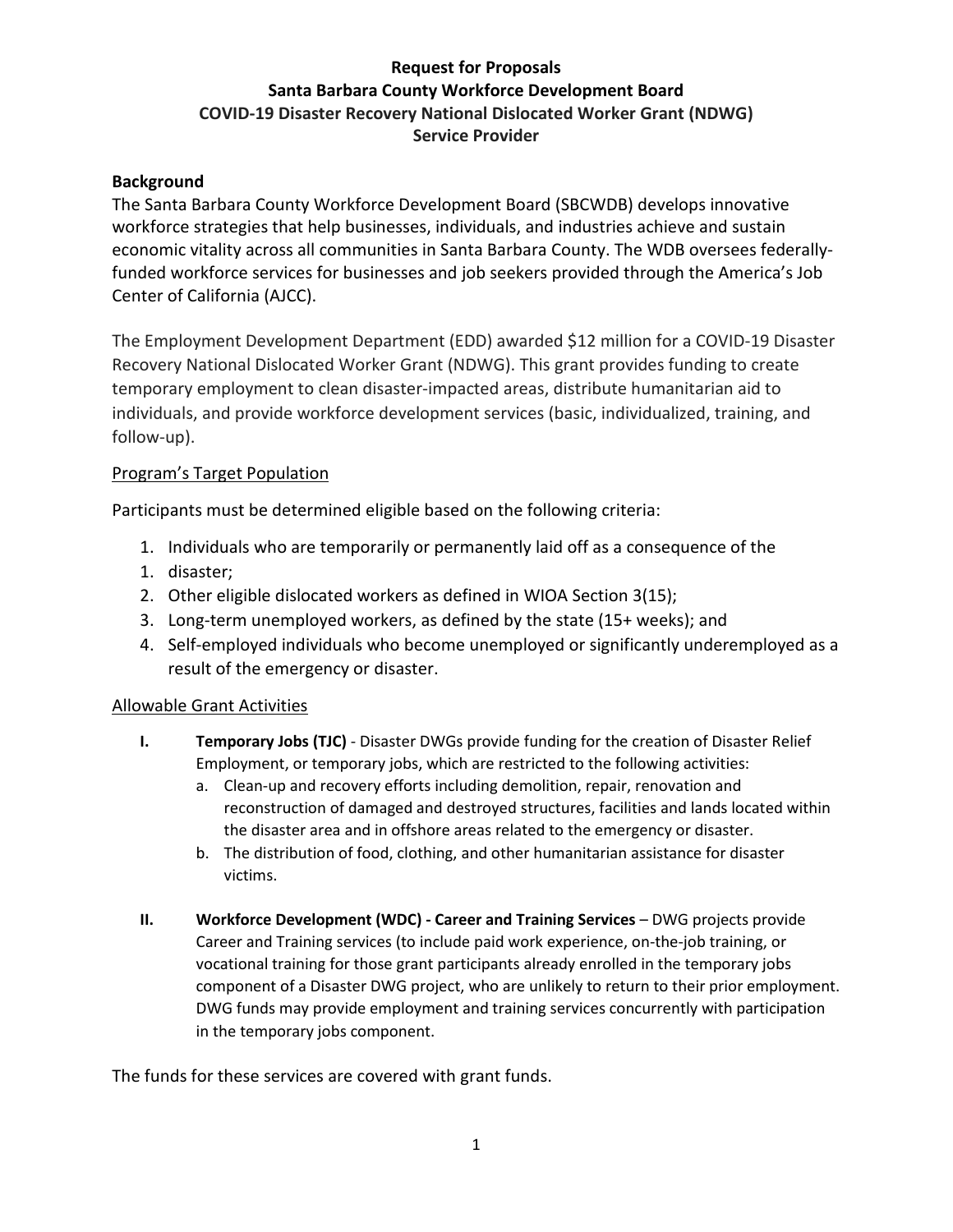## **Purpose and Position Description**

The SBCWDB is seeking one or more highly-qualified professionals to provide workforce development services (basic, individualized, training, and follow-up). Along with this professional must be able to provide Case Management Services, and be able to connect and network with multiple organizations in the community (schools, businesses, public agencies, etc).

The selected Provider will be required to work independently and take a lead role in completing the required tasks.

The Provider will work with the SBCWDB staff to ensure program and services are executed efficiently and effectively. The Provider will provide support to participants in program and complete program activities accordingly. Some of the responsibilities will include:

- a. Recruit 10-20 eligible participants
- b. Coordinate the placement of the participant into the two grant activities.
- c. Finding eligible worksites for the participants for the TJC.
- d. Finding businesses and schools for the WDC of the program.
- e. Coordinate with the local food bank for participant placement
- f. Coordinate communication with training providers and employers.
- g. Meet regularly with program partners to obtain participant progress

The selected professional must have strong case management experience and must be able to work independently and have workforce development background and experience in WIOA Programs.

## **Contract Term and Funding Availability**

This position is envisioned as a temporary (6-12 months) means to fill a critical requirement as expeditiously as possible. The available funding is \$30,000.

Pay limitations: The current interpretation of DOL's Consultant Pay and Services policy reads that the consultant fee limitation is set at \$710 per day. This policy is currently under negotiation with the Employment Development Department and California Workforce Association and is subject to change through the duration of this project.

Qualifications and salary history/requirements are to be submitted via e-mail to: **Peter Sotelo** at [Psotel2@countyofsb.org](mailto:Psotel2@countyofsb.org) no later than close of business **Friday, April 22, 2022**. The e-mail subject line should read: **COVID-19 Disaster Recovery National Dislocated Worker Grant (NDWG) Provider.** 

## **Please submit a resume and answer the following questions:**

- 1. What's your computer experience?
- 2. What's your experience working with the public (networking, schools, businesses, public agencies, etc)?
- 3. What's your availability Monday Friday? Can you work in North, Mid, or South Santa Barbara County?